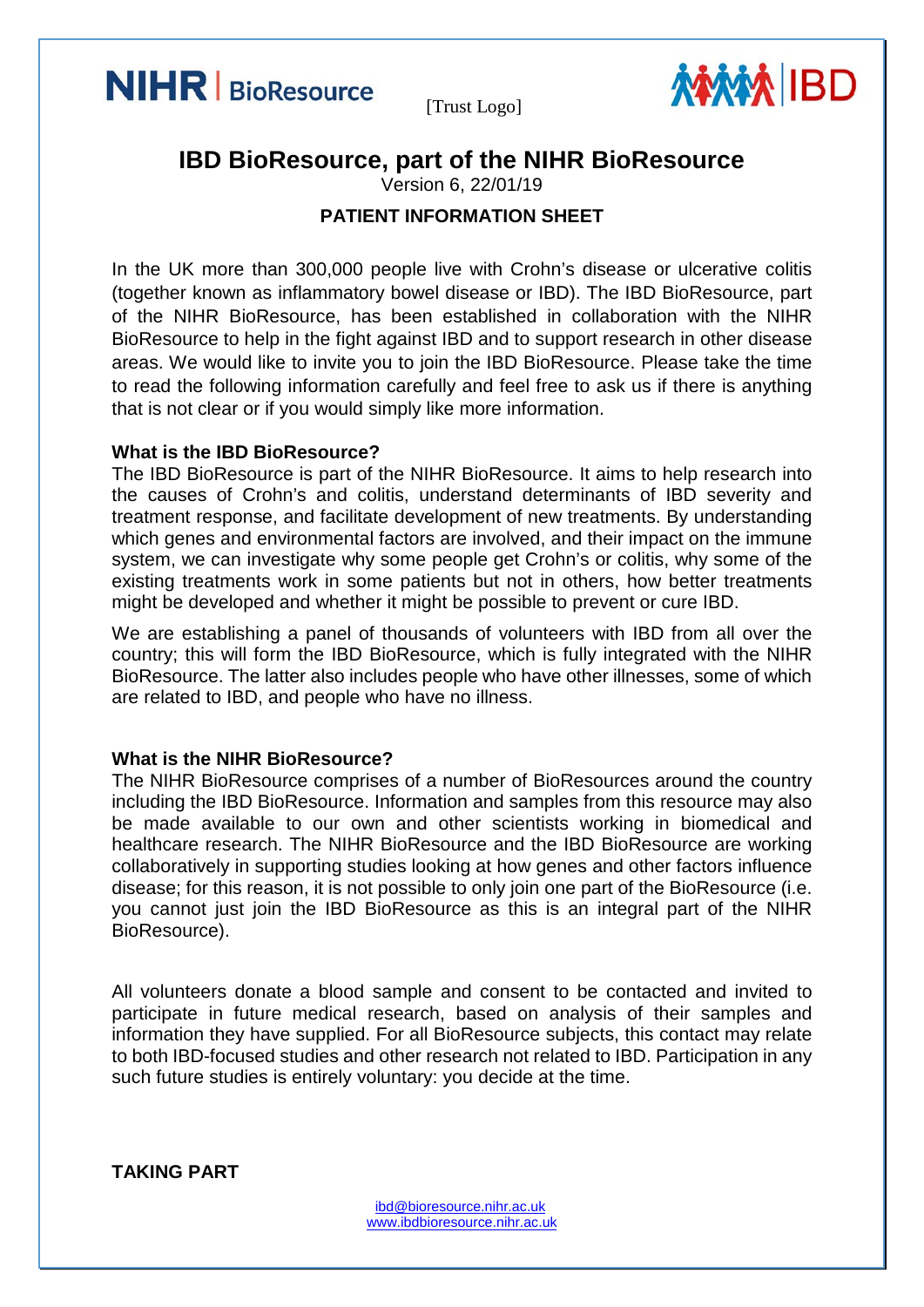## **Why have I been invited to join the IBD BioResource?**

The IBD BioResource is recruiting patients with Crohn's disease or colitis from many hospitals, and as you have IBD so we are inviting you to join.

#### **Do I have to join the IBD BioResource?**

It is completely up to you whether or not you would like to join. If you decide not to join, your decision will not affect the healthcare you receive in any way. If you do decide to join, you will be free to withdraw at any time and without having to give a reason.

# **SAMPLES AND DATA**

#### **What does joining involve?**

If you agree to join, we will ask you to:

- read and sign a consent form
- provide your name, date of birth, NHS number and contact details, and allow us to store them
- $\bullet$  give some blood samples (approx. 20ml = 3-4 teaspoons)
- complete a health and lifestyle questionnaire (online or paper) and up to one update questionnaire per year
- allow us to collect, store and analyse health information about you (including accessing your medical or other health related records)
- agree to be contacted in the future and invited to be involved in other research studies (you can choose whether or not to participate in any future studies at the time of being invited to them)

# **SAMPLES**

# **What will happen to the samples I give?**

We want to know how genes influence disease and treatment response. Genes are made up of DNA. Therefore, we will isolate, analyse and store a sample of your DNA from your donated blood sample. This may include determining the sequence of part or all of your DNA code. We may also isolate and test other components of your blood such as cells, RNA, protein and metabolites. We will assess how these components impact immune function, affect risk and behaviour of IBD and other diseases, and how they influence response to treatment.

Researchers may access your samples and related data, but your personal details will never be released to researchers without your knowledge. Your samples will be kept in a secure location.

#### **What happens if an invention is made using my sample?**

Your donated samples and related information are given as an absolute gift, i.e. without receiving a payment and without conditions. The BioResource is operating on a non-commercial basis, meaning it does not sell your samples to make a profit and will not allow anyone else who is working with the sample to do so either. However, if samples are made available to other research institutions or to commercial companies, a fee may be charged to cover the BioResource operational costs.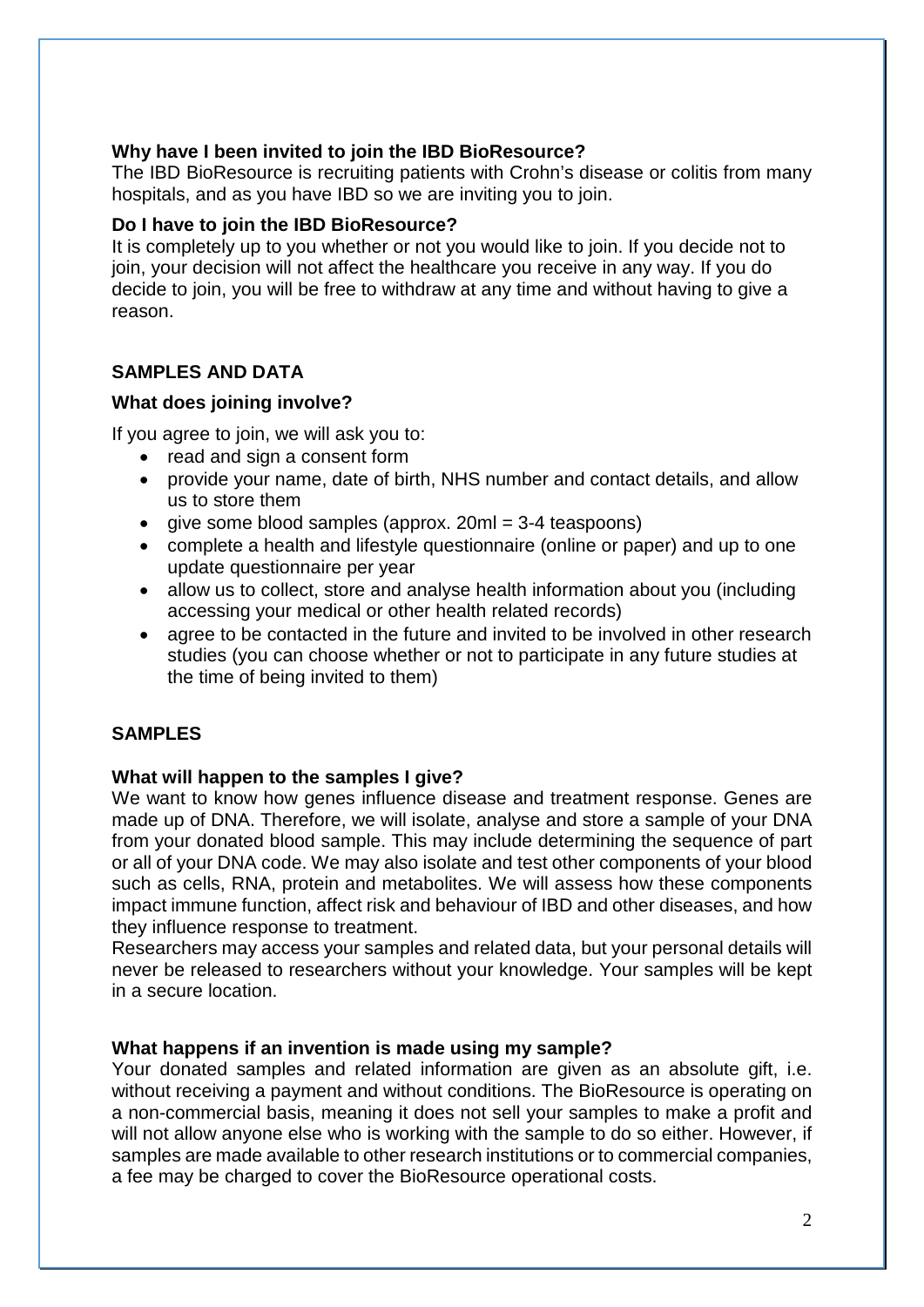In the future, your sample may help researchers in the public and commercial sector to make an invention, for example, develop a new product to diagnose or treat a disease. If an invention results from the research undertaken with your sample, you will not receive any compensation, recognition or payment. BioResource partners in the public sector may work together with commercial companies to develop inventions for the benefit of patients, and we hope that such products are brought into use to improve healthcare in the future.

# **DATA**

#### **How will the data we collect be used and stored?**

Anonymous data about you (i.e. with all identifying information removed) may be stored in an electronic archive and made available to researchers. This data may include part of or all of your DNA code, or the results of other tests performed with your samples and other information from the research database that does not identify you personally.

Researchers will have to make a request to access this data and explain how they will use it, e.g. which research question they are trying to answer. This type of system is referred to as 'managed access'. Genuine researchers will be given access to the data for their research via data transfers/access agreements and they will be obliged to keep your data safe as defined within these agreements.

'Managed access' requests could come from researchers who are working in the public and charitable sector (Universities, Research Institutes) or in commercial companies, either in the UK or overseas.

Researchers share the results of their studies by means of reports or publications, which includes placing information/data on the internet, in press articles, in project leaflets and through other media. Under no circumstances will information that identifies you personally be disclosed in any of these documents.

# **General Data Protection Regulation (GDPR)**

The Cambridge University Hospitals NHS Foundation Trust is the sponsor for the Research Tissue Bank and the IBD BioResource study based in the United Kingdom. We will be using information from you and your medical records in order to undertake this study and will act as the data controller for this study. This means that we are responsible for looking after your information and using it properly. University of Cambridge and the Cambridge University Hospitals NHS Foundation Trust will keep identifiable information about you for 10 years after the study has finished, and we may approach you to extend this.

Your rights to access, change or move your information are limited, as we need to manage your information in specific ways in order for the research to be reliable and accurate. If you withdraw from the study, we will keep the information about you that we have already obtained. To safeguard your rights, we will use the minimum personally-identifiable information possible.

You can find out more about how we use your information at URL: http://www.ibdbioresource.nihr.ac.uk/ or by contacting: [ibd@bioresource.nihr.ac.uk](mailto:ibd@bioresource.nihr.ac.uk)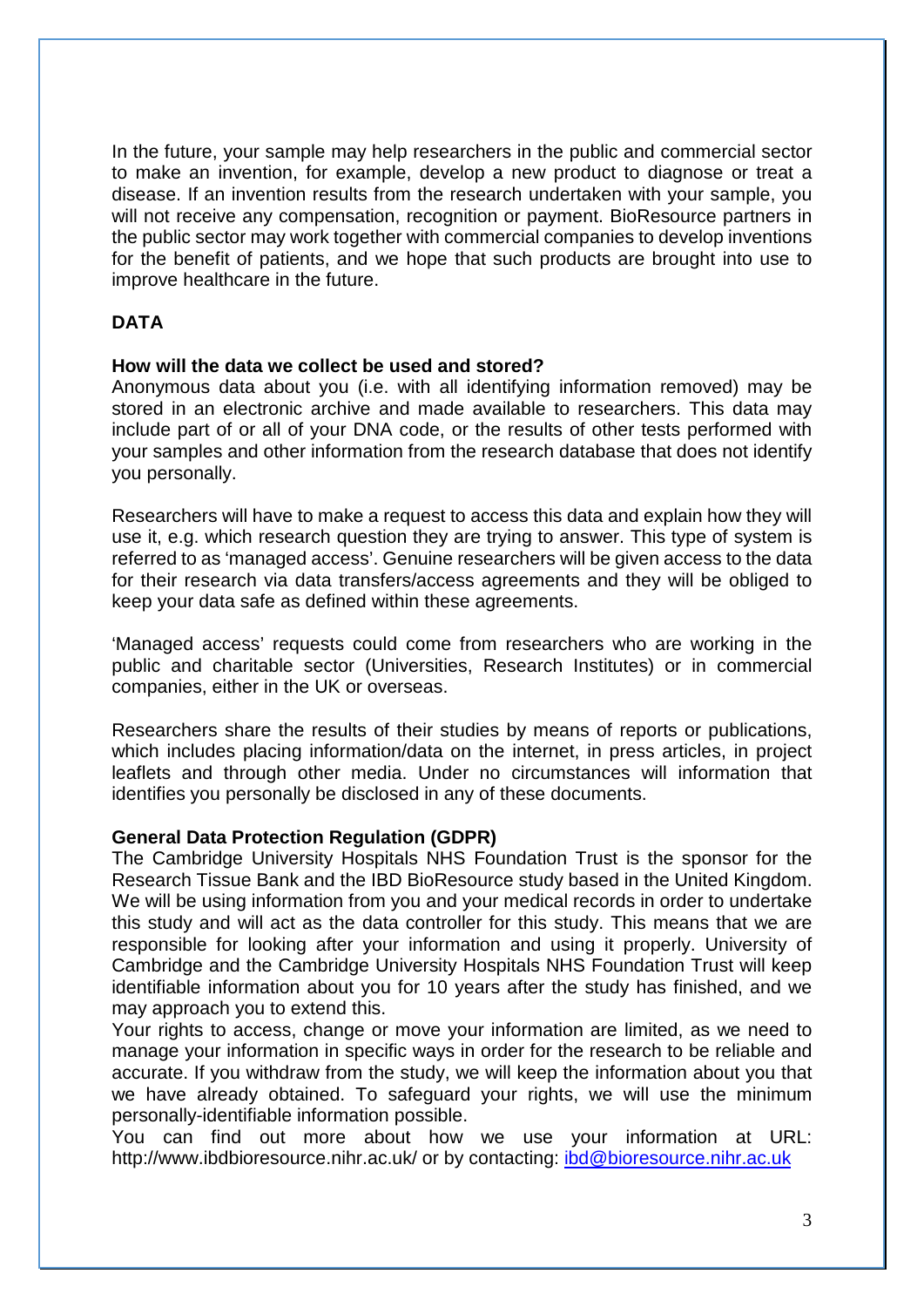If you are recruited by a hospital outside Cambridge, the below will apply to you:

[Insert Trust name] will use your name, NHS number and contact details including address, phone number and email address (where available) to contact you about the research study, and make sure that relevant information about the study is recorded for your care, and to oversee the quality of the study. Individuals from the NIHR BioResource and regulatory organisations may look at your medical and research records to check the accuracy of the research study. The NHS site will pass these details to NIHR BioResource along with the information collected from you and your medical records.

The only people in NIHR BioResource who will have access to information that identifies you will be people who need to contact you to send newsletters, invite you to events such as open days, or invite you to further studies, or audit the data collection process. The people who analyse the information will not attempt to identify you and will not be given your name, NHS number or contact details.

The NIHR BioResource will collect information about you for research from medical records, health registries and sometimes we will ask you to complete questionnaires. This information will include your name, NHS number, contact details and health information, which is regarded as a special category of information. We will use this information to try to expedite research into Crohn's disease and ulcerative colitis and help develop new and better therapies. Where this information could identify you, the information will be held securely with strict arrangements about who can access the information. The information will only be used for the purpose of health research, or to contact you about future opportunities to participate in research. It will not be used to make decisions about future services available to you, such as insurance. Where a study requires you to be identified (e.g. for recall) your data will only be accessed for projects that have been independently reviewed by an ethics committee.

# **Future studies**

In the future, a number of studies will be carried out based on the IBD BioResource panel. We may contact you and invite you to take part on the basis of genetic/biochemical results obtained from your sample and other information you give to us or obtained from your medical records. These studies may or may not be related to IBD. You will be provided with full information regarding each study and will be free to decide whether or not to participate at the time.

The BioResource supports many different research studies from surveys to studies requiring further samples to be taken and even trials of new therapies.

Some research will not require any further input from you as the samples and data generated from the BioResource, combined with anonymised information you provided / granted access to when you joined, may be sufficient.

# **How often will I be contacted?**

We closely monitor how many times you are approached for future studies and restrict invitations. We greatly appreciate the effort made by volunteers and are happy to refund travel/parking costs incurred by participating in studies. We will also contact you from time to time with information about the progress of the research through newsletters etc.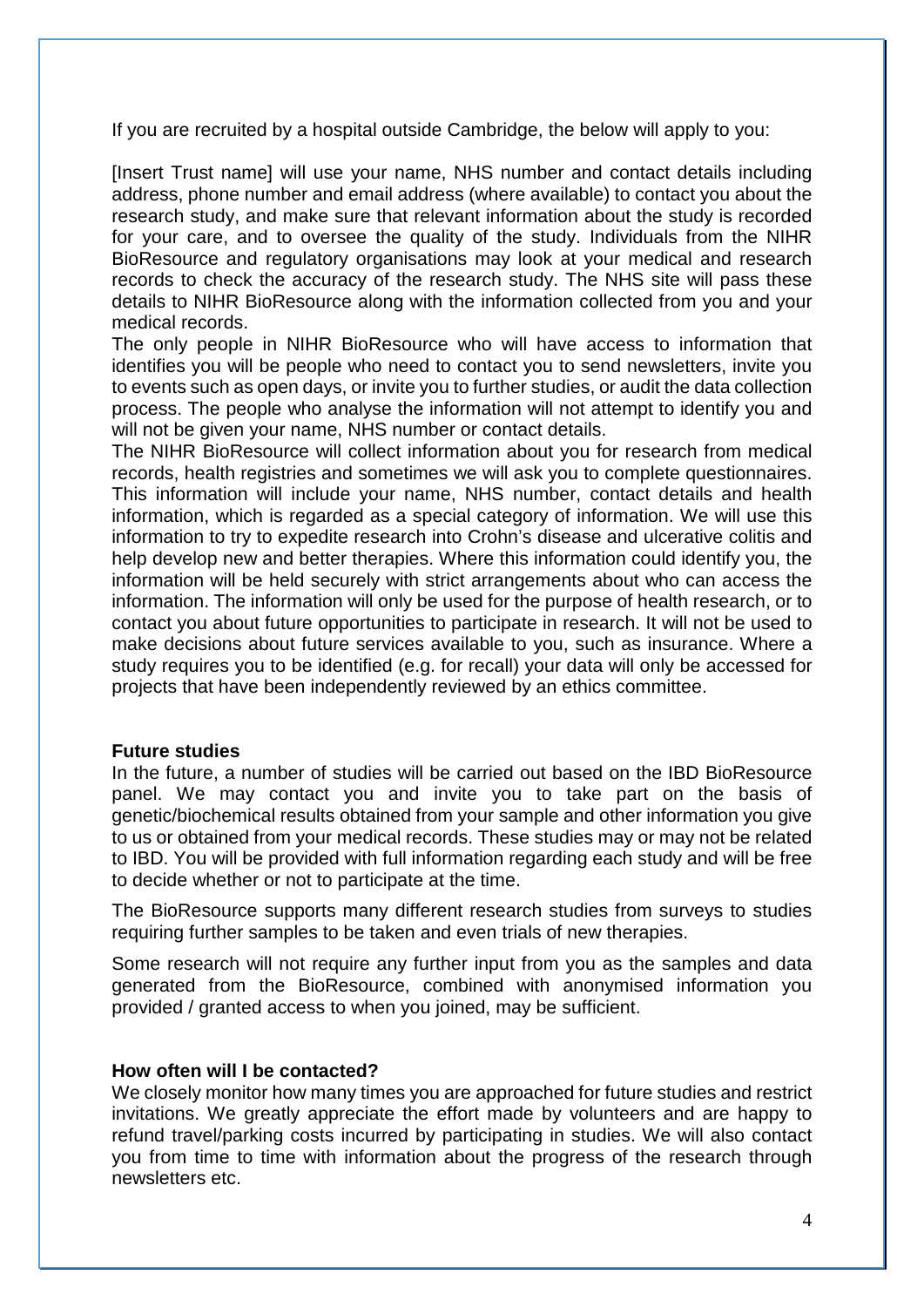#### **Will my details be kept confidential?**

Yes. Best ethical and legal practice will be followed to ensure that all information collected about you will be handled in confidence. Your samples will be labelled with a unique sample study number (rather than personal data) before being transferred to the laboratory for testing. Any information from genetic and other tests will be stored separately from your personal details. Information from these tests will not be used or made available for any purpose other than for research. Access to your personal details will only be available to necessary members of the IBD and NIHR BioResource teams. You will not be identified personally in any report or publication.

# **BENEFITS AND RISKS OF JOINING**

# **What are the benefits of joining the IBD BioResource?**

There will be no direct benefit to you. By joining the IBD BioResource you will be helping improve understanding of the links between genes and environmental factors that cause IBD and other diseases, and the determinants of treatment response. The goal is to improve treatment and long term prevention of IBD and other diseases.

#### **What are the risks of joining the IBD BioResource?**

Joining the IBD BioResource will involve donating a small blood sample. Qualified staff will collect this, but blood sampling can sometimes cause discomfort and may cause a small bruise. The study is indemnified by Cambridge University Hospital NHS Trust.

# **RESULTS**

# **IBD BioResource**

The IBD BioResource will not routinely feedback any genetic or biochemical research results obtained from your sample. As more genetic findings are identified, we will investigate their association with patterns of IBD and IBD treatment responses; this may include asking clinicians whether genetic information is useful to inform decisions regarding choice of treatment.

In addition to the above, you will have a choice on the consent form to indicate if you would want to be informed in the rare event that you were found to be at increased risk of a genetic disease. This information may also be uncovered in the course of the research and might be relevant to your future health (for example, identifying an increased risk of a condition that might be prevented or treated early by the NHS).

The updated list of the rare genetic conditions for which the option of this feedback is available on the Genomics England website at:

[www.genomicsengland.co.uk/information-for-participants/findings/](http://www.genomicsengland.co.uk/information-for-participants/findings/) (in 'Additional or secondary findings' section, expand the information box "if a participant agrees, we look for changes in the following genes"). If the genetic analysis indicates that you might be at increased risk of such conditions, and you choose to be informed about this, the provisional result of the research analysis will be handed back by the IBD BioResource team to your consultant or GP for discussion with you. A further sample would be taken for analysis within an accredited NHS diagnostics laboratory to confirm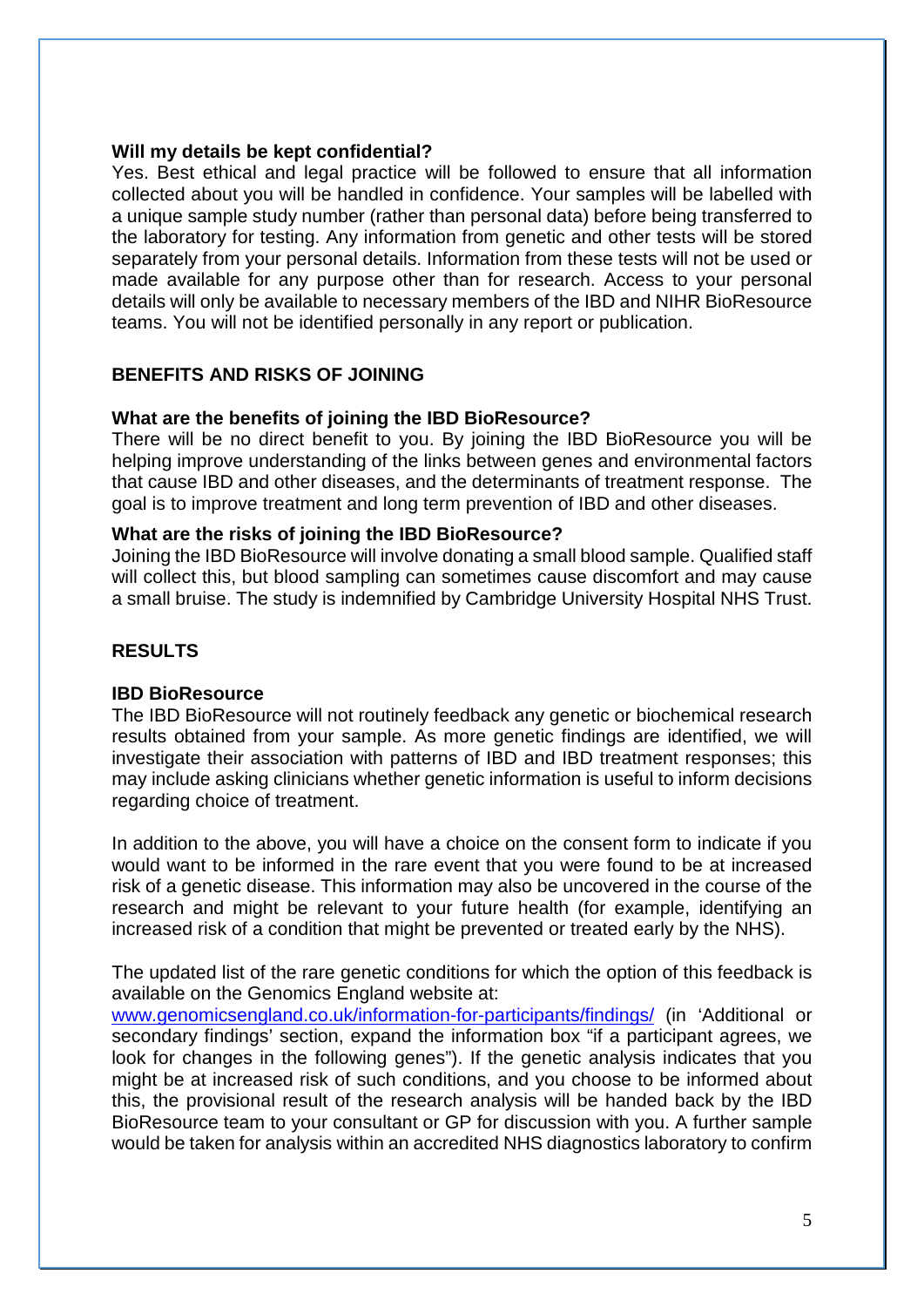any "additional or secondary finding" A health professional or genetic counsellor would then feedback to you on the final results.

# **Important Points:**

IBD BioResource gives the option to participants to get feedback on a limited number of rare genetics conditions, these can be found on the Genomics England website: [www.genomicsengland.co.uk/information-for](http://www.genomicsengland.co.uk/information-for-participants/findings/)[participants/findings/](http://www.genomicsengland.co.uk/information-for-participants/findings/)

If you are concerned that you are at risk of a genetic disease, please discuss this with your GP or clinical care team. The genetic results from this research study will take a significant length of time to be analysed and requesting feedback on incidental findings should not be used in place of genetic testing

# **WITHDRAWAL PROCESS**

# **What if I no longer want to be a member of the IBD BioResource?**

Volunteers are free to withdraw from the BioResource at any time without giving a reason. If you choose to withdraw:

- You will be asked to specify whether you would like us to destroy the sample(s) you have donated, which are stored at the central archive.
- It will not be possible to destroy samples already prepared or already distributed for testing.
- Your personal information will be retained in an archive so that a record remains of your initial consent and the withdrawal process.
- Should you wish, no further data will be retrieved from your health-related records and no new data from laboratory measurements will be added to the research databases; pre-existing data will not be used in further analysis wherever possible.
- Pre-existing data and data that has already been distributed to other researchers cannot be destroyed.
- Once confirmation of your decision to withdraw is received, you will not be contacted again by the BioResource.
- If the BioResource is unable to confirm your preferences regarding withdrawal, your sample(s) and data will be retained for future use, but you will not be contacted again.

# **FUNDING & SPONSORSHIP**